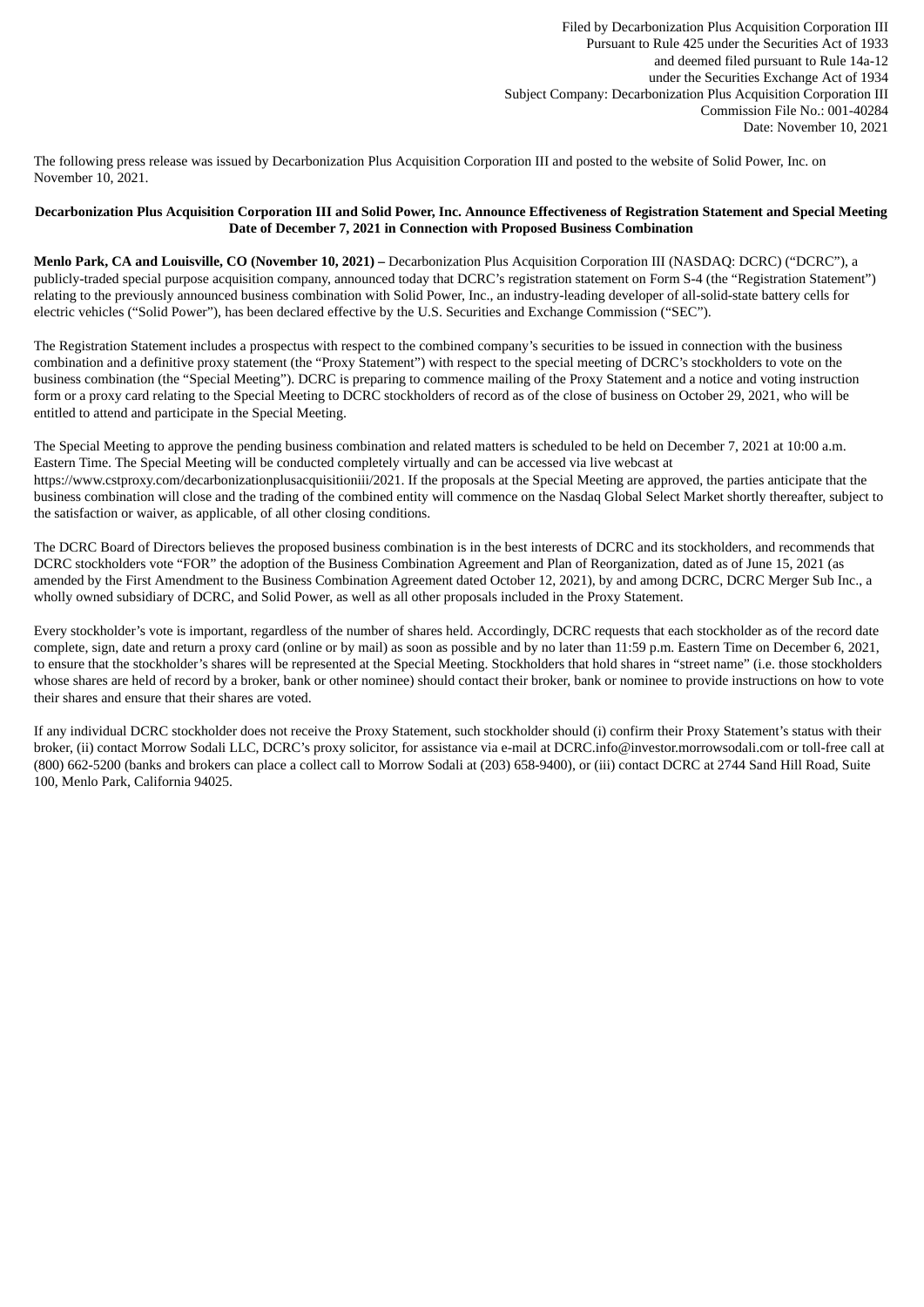# **Important Information for Investors and Stockholders**

This communication is being made in respect of the proposed transaction involving DCRC and Solid Power. A full description of the terms of the transaction is provided in the Registration Statement. The Registration Statement includes a prospectus with respect to the combined company's securities to be issued in connection with the business combination and the Proxy Statement. Additionally, DCRC will file other relevant materials with the SEC in connection with the business combination. Copies may be obtained free of charge at the SEC's web site at www.sec.gov. Security holders of DCRC are urged to read the proxy statement/prospectus, including all amendments and supplements thereto, and the other relevant materials when they become available before making any voting decision with respect to the proposed business combination because they will contain important information about the business combination and the parties to the business combination. The definitive proxy statement/prospectus included in the Registration Statement is being mailed to stockholders of DCRC as of the record date established for voting on the proposed business combination. Stockholders may also obtain a copy of the Registration Statement, including the proxy statement/prospectus, and other documents filed with the SEC without charge, by directing a request to: Decarbonization Plus Acquisition Corporation III, 2744 Sand Hill Road, Suite 100, Menlo Park, California 94025.

## **Participants in the Solicitation**

DCRC and Solid Power and their respective directors and officers may be deemed participants in the solicitation of proxies of DCRC's stockholders in connection with the proposed business combination. Security holders may obtain more detailed information regarding the names, affiliations and interests of certain of DCRC's executive officers and directors in the solicitation by reading DCRC's definitive proxy statement/prospectus, which is included in the Registration Statement, DCRC's final prospectus for its initial public offering filed with the SEC on March 25, 2021, and other relevant materials filed with the SEC in connection with the business combination when they become available. Information concerning the interests of DCRC's participants in the solicitation, which may, in some cases, be different than those of DCRC's stockholders generally, is set forth in the proxy statement/prospectus relating to the proposed business combination.

### **Forward Looking Statements**

This press release includes "forward-looking statements" within the meaning of Section 27A of the Securities Act of 1933, as amended, and Section 21E of the Securities Exchange Act of 1934, as amended, including DCRC's or Solid Power's or their management teams' expectations, hopes, beliefs, intentions or strategies regarding the future. All statements, other than statements of present or historical fact included herein, regarding DCRC's proposed acquisition of Solid Power, DCRC's ability to consummate the transaction, the benefits of the transaction and the combined company's future financial performance, as well as the combined company's strategy, future operations, estimated financial position, estimated revenues and losses, projected costs, prospects, plans and objectives of management are forward-looking statements. When used herein, the words "could," "should," "will," .<br>"may," "believe," "anticipate," "intend," "estimate," "expect," "project," the negative of such terms and other similar expressions are intended to identify forward-looking statements, although not all forward-looking statements contain such identifying words. These forward-looking statements are based on management's current expectations and assumptions about future events and are based on currently available information as to the outcome and timing of future events. Except as otherwise required by applicable law, DCRC and Solid Power disclaim any duty to update any forward-looking statements, all of which are expressly qualified by the statements in this section, to reflect events or circumstances after the date hereof. DCRC and Solid Power caution you that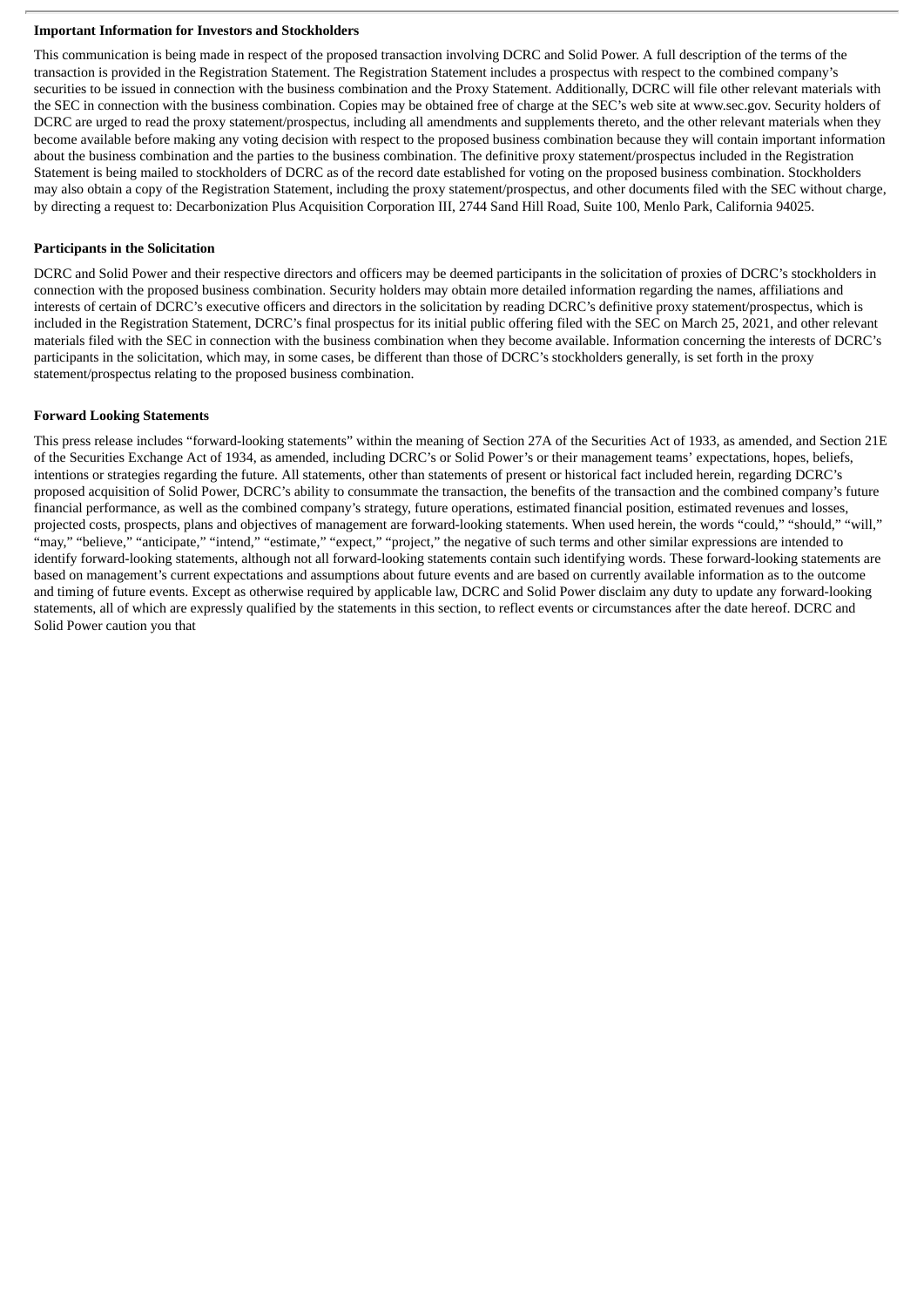these forward-looking statements are subject to numerous risks and uncertainties, most of which are difficult to predict and many of which are beyond the control of either DCRC or Solid Power. In addition, DCRC cautions you that the forward-looking statements contained herein are subject to the following factors: (i) the occurrence of any event, change or other circumstances that could delay the business combination or give rise to the termination of the agreements related thereto; (ii) the outcome of any legal proceedings that may be instituted against DCRC or Solid Power following announcement of the transactions; (iii) the inability to complete the business combination due to the failure to obtain approval of the stockholders of DCRC, or other conditions to closing in the transaction agreement; (iv) the risk that the proposed business combination disrupts DCRC's or Solid Power's current plans and operations as a result of the announcement of the transactions; (y) Solid Power's ability to realize the anticipated benefits of the business combination, which may be affected by, among other things, competition and the ability of Solid Power to grow and manage growth profitably following the business combination; (vi) costs related to the business combination; (vii) changes in applicable laws or regulations; (viii) rollout of Solid Power's business plan and the timing of expected business milestones, (ix) the effects of competition on Solid Power's business, (x) supply shortages in the materials necessary for the production of Solid Power's products, (xi) risks related to original equipment manufacturers and other partners being unable or unwilling to initiate or continue business partnerships on favorable terms, (xii) the termination or reduction of government clean energy and electric vehicle incentives, (xiii) delays in the construction and operation of production facilities, (xiv) the amount of redemption requests made by DCRC's public stockholders, (xv) changes in domestic and foreign business, market, financial, political and legal conditions, and (xvi) the possibility that Solid Power may be adversely affected by other economic, business, and/or competitive factors. Should one or more of the risks or uncertainties described herein, or should underlying assumptions prove incorrect, actual results and plans could differ materially from those expressed in any forward-looking statements. Additional information concerning these and other factors that may impact the operations and projections discussed herein can be found in DCRC's filings with the SEC, including DCRC's final prospectus for its initial public offering filed with the SEC on March 25, 2021, and the Registration Statement filed in connection with the business combination. DCRC's SEC filings are available publicly on the SEC's website at www.sec.gov.

### **About Solid Power**

Solid Power is an industry-leading developer of all-solid-state rechargeable battery cells for electric vehicles and mobile power markets. Solid Power replaces the flammable liquid electrolyte in a conventional lithium-ion battery with a proprietary sulfide-based solid electrolyte. As a result, Solid Power's all-solid-state battery cells are expected to be safer and more stable across a broad temperature range, provide an increase in energy density compared to the best available rechargeable battery cells, enable less expensive, more energy-dense battery pack designs and be compatible with traditional lithium-ion manufacturing processes. For more information, visit http://www.solidpowerbattery.com/.

#### **About Decarbonization Plus Acquisition Corporation III**

Decarbonization Plus Acquisition Corporation III is a blank check company formed for the purpose of effecting a merger, capital stock exchange, asset acquisition, stock purchase, reorganization or similar business combination with a target whose principal effort is developing and advancing a platform that decarbonizes the most carbon-intensive sectors. These include the energy and agriculture, industrials, transportation and commercial and residential sectors. DCRC is sponsored by an affiliate of Riverstone Holdings LLC and represents a further expansion of Riverstone's 15-year franchise in low-carbon investments, having established industry leading, scaled companies with more than \$5 billion of equity invested in renewables.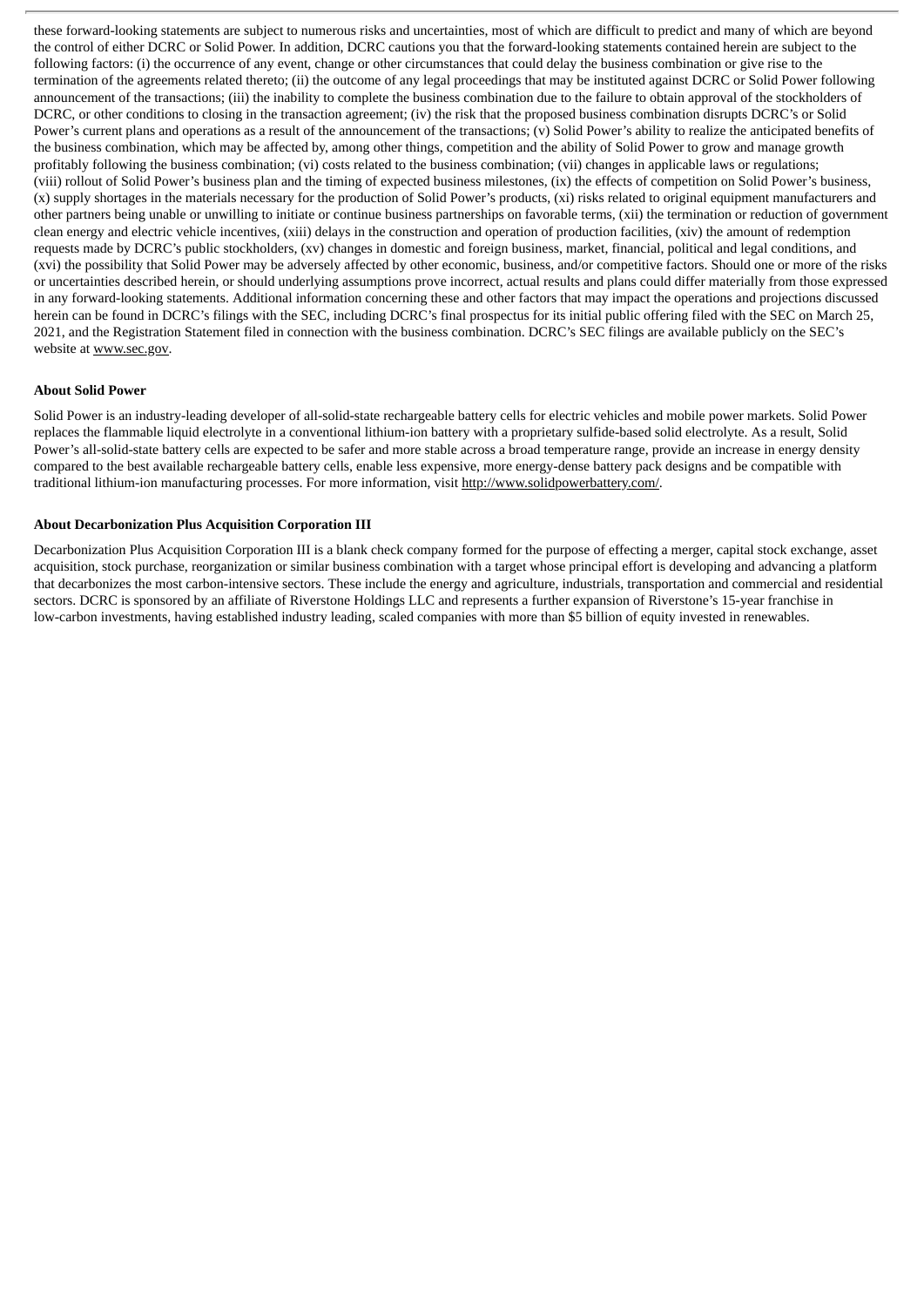# **Contacts:**

# **Solid Power, Inc.**

For Media: Will McKenna Marketing Communications Director (720) 598-2877 press@solidpowerbattery.com

For Investors: investors@solidpowerbattery.com

Website: www.solidpowerbattery.com Twitter: https://twitter.com/SolidPowerInc LinkedIn: https://www.linkedin.com/company/solid-power

# **Decarbonization Plus Acquisition Corporation III**

For Media: Daniel Yunger / Jonathan Morgan Kekst CNC 212.521.4800 daniel.yunger@kekstcnc.com / jonathan.morgan@kekstcnc.com

For Investors: Peter Haskopoulos, Chief Financial Officer 212.271.6247 phaskopoulos@riverstonellc.com

# **Important Information for Investors and Stockholders**

This communication is being made in respect of the proposed transaction involving Decarbonization Plus Acquisition Corporation III ("DCRC") and Solid Power, Inc. ("Solid Power"). A full description of the terms of the transaction is provided in the registration statement on Form S-4 (File No. 333-258681) (the "Registration Statement") filed with the Securities and Exchange Commission (the "SEC") by DCRC. The Registration Statement includes a prospectus with respect to the combined company's securities to be issued in connection with the business combination and a definitive proxy statement with respect to the stockholder meeting of DCRC to vote on the business combination. Additionally, DCRC will file other relevant materials with the SEC in connection with the business combination. Copies may be obtained free of charge at the SEC's web site at www.sec.gov. Security holders of DCRC are urged to read the proxy statement/prospectus, including all amendments and supplements thereto, and the other relevant materials when they become available before making any voting decision with respect to the proposed business combination because they will contain important information about the business combination and the parties to the business combination. The definitive proxy statement/prospectus included in the Registration Statement is being mailed to stockholders of DCRC as of the record date established for voting on the proposed business combination. Stockholders may also obtain a copy of the Registration Statement, including the proxy statement/prospectus, and other documents filed with the SEC without charge, by directing a request to: Decarbonization Plus Acquisition Corporation III, 2744 Sand Hill Road, Suite 100, Menlo Park, California 94025. The information contained on, or that may be accessed through, the websites referenced herein is not incorporated by reference into, and is not a part of, this filing.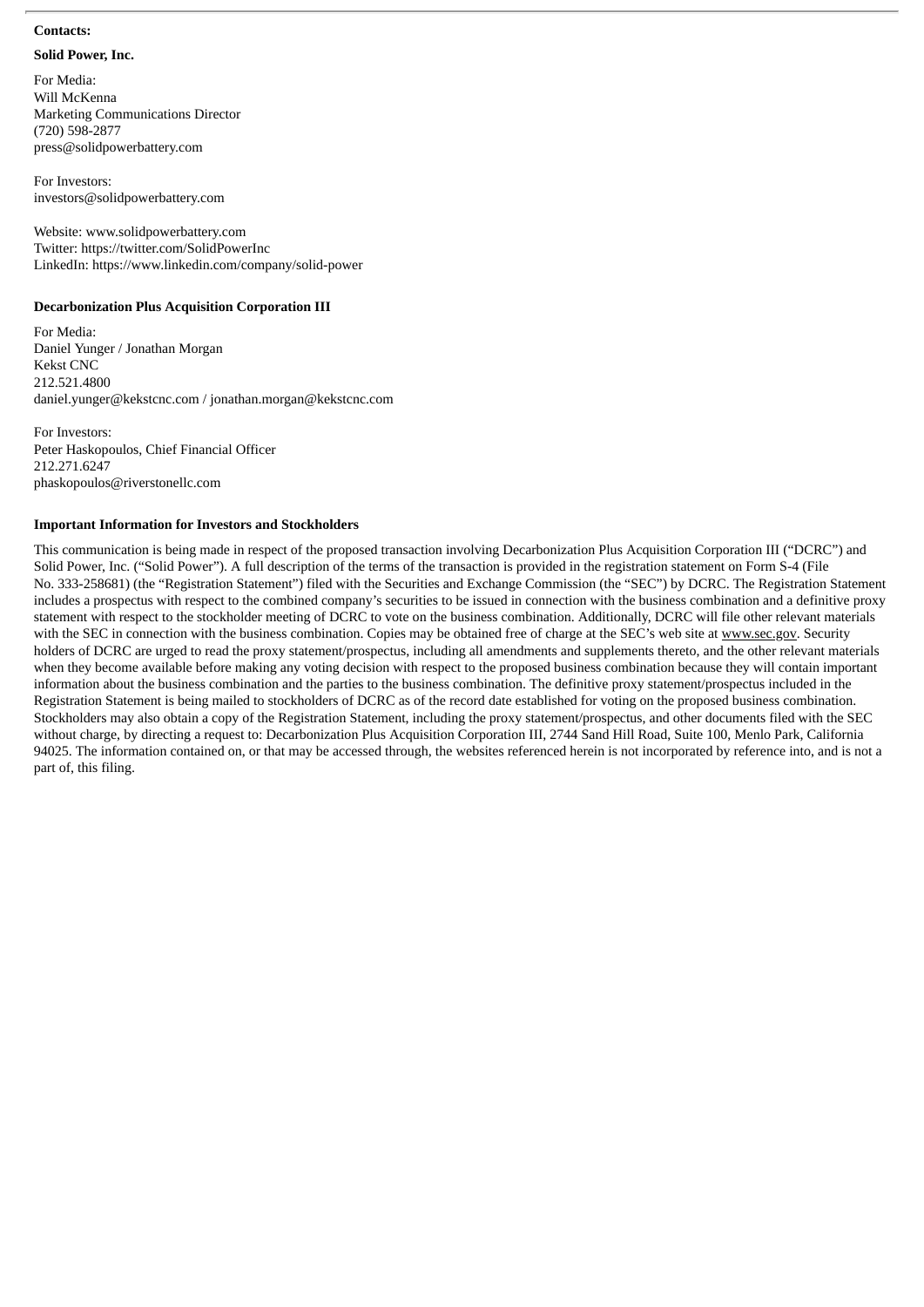### **Participants in the Solicitation**

DCRC and Solid Power and their respective directors and officers may be deemed participants in the solicitation of proxies of DCRC's stockholders in connection with the proposed business combination. Security holders may obtain more detailed information regarding the names, affiliations and interests of certain of DCRC's executive officers and directors in the solicitation by reading DCRC's definitive proxy statement/prospectus, which is included in the Registration Statement, DCRC's final prospectus for its initial public offering filed with the SEC on March 25, 2021, and other relevant materials filed with the SEC in connection with the business combination when they become available. Information concerning the interests of DCRC's participants in the solicitation, which may, in some cases, be different than those of DCRC's stockholders generally, is set forth in the proxy statement/prospectus relating to the proposed business combination.

### **No Offer or Solicitation**

This communication does not constitute an offer to sell or the solicitation of an offer to buy any securities or constitute a solicitation of any vote or approval in respect of the potential transaction and shall not constitute an offer to sell or a solicitation of an offer to buy the securities of DCRC, Solid Power or the combined company, nor shall there be any sale of any such securities in any state or jurisdiction in which such offer, solicitation, or sale would be unlawful prior to registration or qualification under the securities laws of such state or jurisdiction. No offer of securities shall be made except by means of a prospectus meeting the requirements of the Securities Act.

# **Forward Looking Statements**

The information herein includes "forward-looking statements" within the meaning of Section 27A of the Securities Act of 1933, as amended, and Section 21E of the Securities Exchange Act of 1934, as amended, including DCRC's or Solid Power's or their management teams' expectations, hopes, beliefs, intentions or strategies regarding the future. All statements, other than statements of present or historical fact included herein, regarding DCRC's proposed acquisition of Solid Power, DCRC's ability to consummate the transaction, the benefits of the transaction and the combined company's future financial performance, as well as the combined company's strategy, future operations, estimated financial position, estimated revenues and losses, projected costs, prospects, plans and objectives of management are forward-looking statements. When used herein, the words "could," "should," "will," "may," "believe," "anticipate," "intend," "estimate," "expect," "project," the negative of such terms and other similar expressions are intended to identify forward-looking statements, although not all forward-looking statements contain such identifying words. These forward-looking statements are based on management's current expectations and assumptions about future events and are based on currently available information as to the outcome and timing of future events. Except as otherwise required by applicable law, DCRC and Solid Power disclaim any duty to update any forward-looking statements, all of which are expressly qualified by the statements in this section, to reflect events or circumstances after the date hereof. DCRC and Solid Power caution you that these forward-looking statements are subject to numerous risks and uncertainties, most of which are difficult to predict and many of which are beyond the control of either DCRC or Solid Power. In addition, DCRC cautions you that the forward-looking statements contained herein are subject to the following factors: (i) the occurrence of any event, change or other circumstances that could delay the business combination or give rise to the termination of the agreements related thereto; (ii) the outcome of any legal proceedings that may be instituted against DCRC or Solid Power following announcement of the transactions; (iii) the inability to complete the business combination due to the failure to obtain approval of the stockholders of DCRC, or other conditions to closing in the transaction agreement; (iv) the risk that the proposed business combination disrupts DCRC's or Solid Power's current plans and operations as a result of the announcement of the transactions; (v) Solid Power's ability to realize the anticipated benefits of the business combination, which may be affected by, among other things, competition and the ability of Solid Power to grow and manage growth profitably following the business combination; (vi) costs related to the business combination; (vii) changes in applicable laws or regulations; (viii) rollout of Solid Power's business plan and the timing of expected business milestones, (ix) the effects of competition on Solid Power's business, (x) supply shortages in the materials necessary for the production of Solid Power's products, (xi) risks related to original equipment